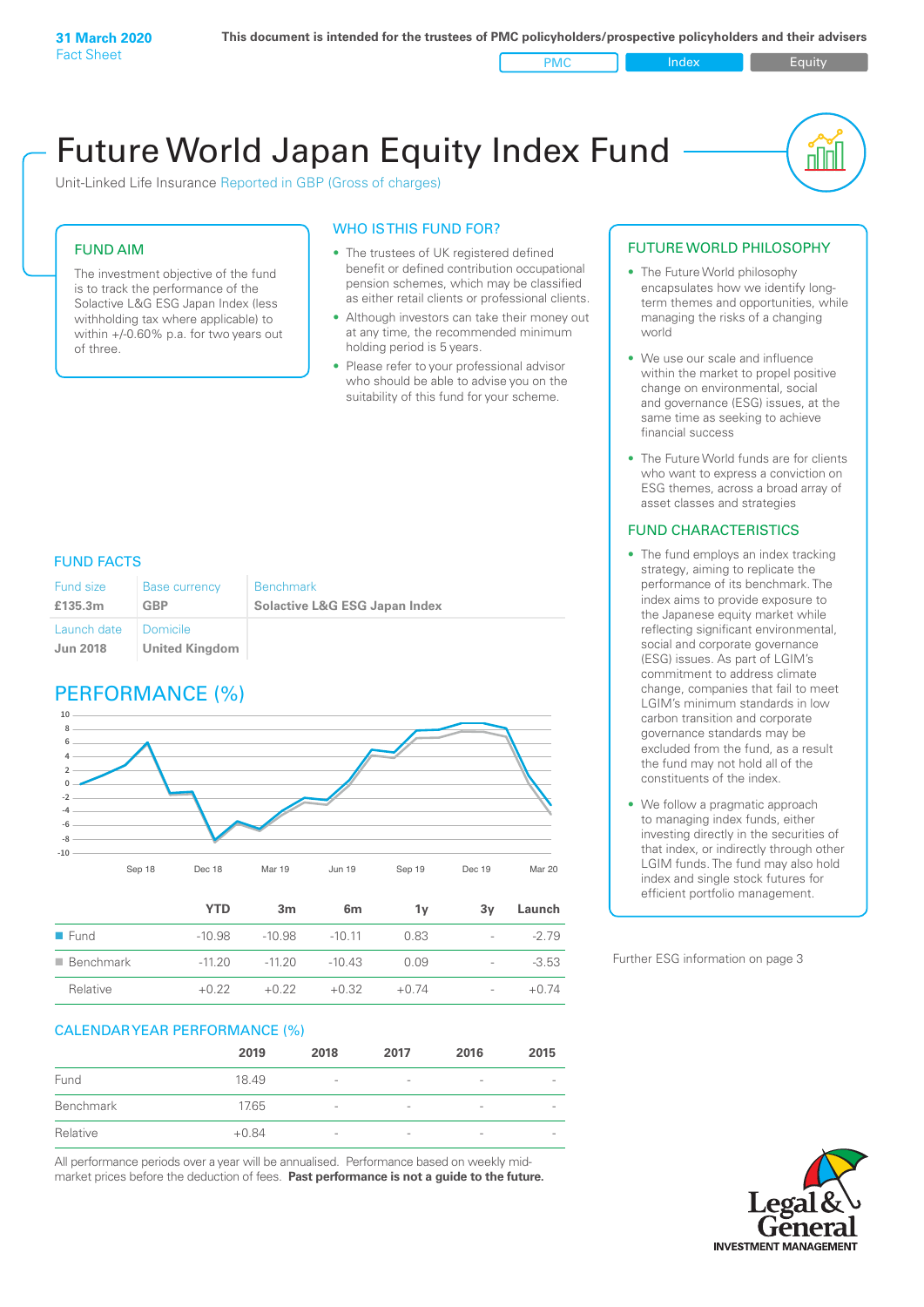# Future World Japan Equity Index Fund

# PORTFOLIO BREAKDOWN

All data source LGIM unless otherwise stated. Totals may not sum due to rounding. In order to minimise transaction costs, the Fund will not always own all the assets that constitute the index and on occasion it will own assets that are not in the index.



#### SECTOR (%)

| ■ Consumer Cyclical         | 271            |
|-----------------------------|----------------|
| Consumer Non-cyclical       | 22.7           |
| $\blacksquare$ Industrials  | 16.9           |
| ■ Communications & Tech     | 148            |
| <b>Banks (Equity)</b>       | 5.3            |
| ■ Insurance (Equity)        | 39             |
| $\blacksquare$ Property     | 34             |
| Commodities                 | 25             |
| Financial Services (Equity) | 24             |
| $\Box$ Other                | 1 <sub>0</sub> |
|                             |                |

#### COUNTRY (%)

Japan 100.0

| 85.2           |
|----------------|
| 13.8           |
| 1 <sub>0</sub> |
| 0.0            |
|                |

■ Top 10 holdings 23.9% Rest of portfolio 76.1% No. of holdings in fund 316 No. of holdings in index 330

#### MARKET CAPITALISATION (%) TOP 10 HOLDINGS (%)

| Sony Corp                    | 48 |
|------------------------------|----|
| <b>Toyota Motor Corp</b>     | 42 |
| Takeda Pharmaceutical Co Ltd | 25 |
| <b>KDDI Corp</b>             | 19 |
| Nippon Telegraph & Telephone | 19 |
| Astellas Pharma Inc          | 18 |
| Recruit Holdings Co Ltd      | 18 |
| Kao Corp                     | 17 |
| Shiseido Co Ltd              | 17 |
| Nintendo                     | 17 |
|                              |    |



The Index Fund Management team comprises 25 fund managers, supported by two analysts. Management oversight is provided by the Global Head of Index Funds. The team has average industry experience of 15 years, of which seven years has been at LGIM, and is focused on achieving the equally important objectives of close tracking and maximising returns.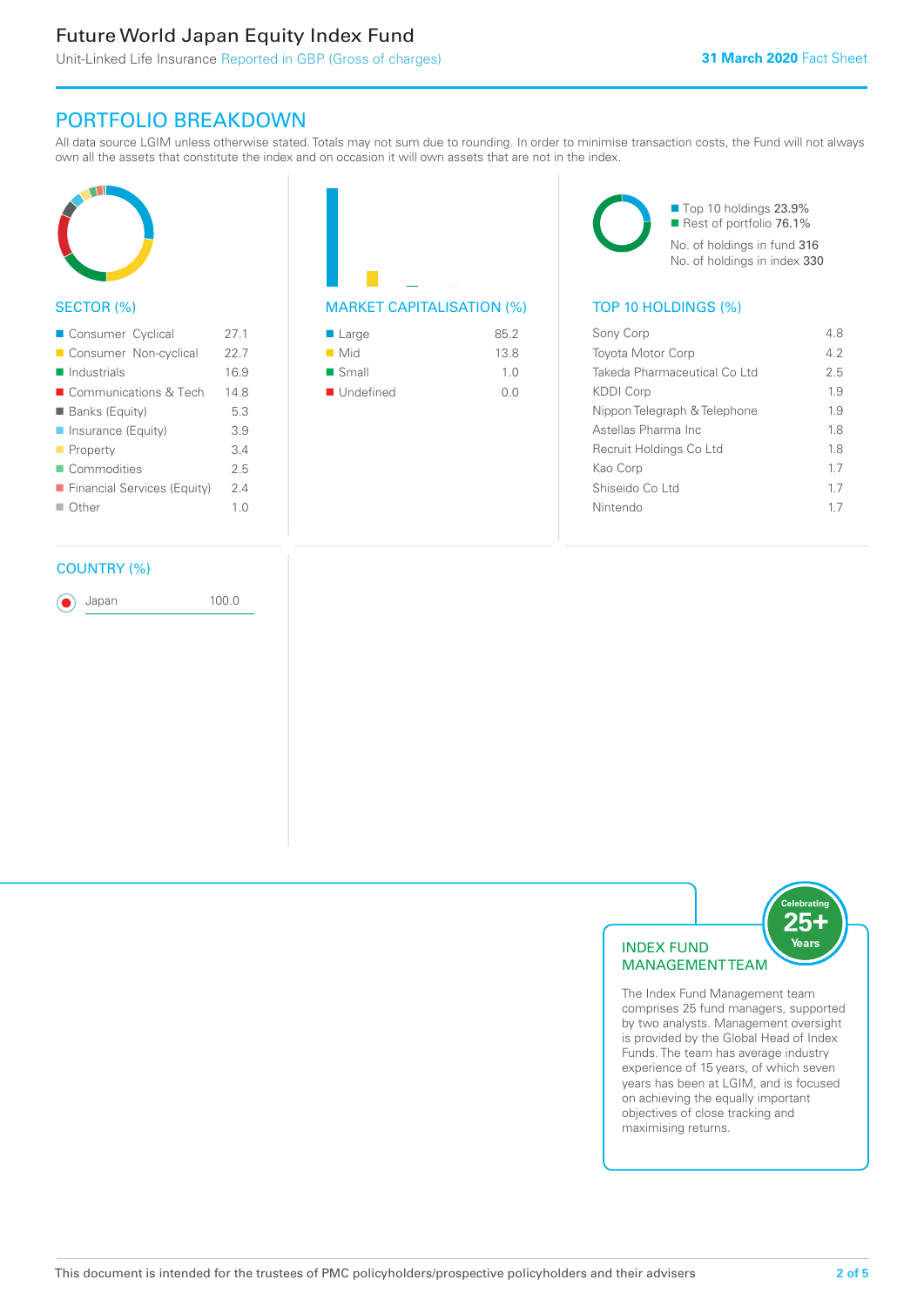# Future World Japan Equity Index Fund

**41**

ESG score of index

Unit-Linked Life Insurance Reported in GBP (Gross of charges)

## ESG COMMITMENT

**/100 /100**

From diesel emissions to oil spills, there have been many tangible examples in recent years of how failures in the way companies are run can have a harmful impact on the environment, society and investor returns. We believe responsible investing can mitigate the risk of such outcomes and has the potential to improve returns through the integration of environmental, social and governance (ESG) considerations, active ownership and longterm thematic analysis.

#### ESG SCORE

We score companies based on environmental, social and governance factors. We use these scores to design ESG-aware tilted indices which invest more in those companies with higher scores and less in those which score lower, while retaining the investment profile of a mainstream index. The ESG Score is aligned to our engagement and voting activities. As a result, this portfolio has an aggregate ESG Score of **47** versus a mainstream index of **41.**

In the fund, we invested more in **120 companies with higher scores** and less in **220 companies with lower scores.**

#### ENVIRONMENTAL PERFORMANCE

Carbon dioxide (CO2) is the most significant contributor to greenhouse gas emissions which are driving climate change. Compared to a fund tracking the unadjusted benchmark, the fund will have a different exposure to current and future sources of carbon dioxide emissions.



**47**

ESG score of fund

**41%** Lower carbon reserves intensity than the unadjusted benchmark



**Equivalent to 478 barrels of oil**

#### CARBON RESERVES

Carbon reserves are fossil fuels (coal, oil and gas) which, if burnt, will become the carbon emissions of the future. To meet global climate change targets, the unabated use of fossil fuels is expected to decline over time.

The figures below are a measure of the size of carbon reserves held by the fund's underlying companies.

| 290  | 493         |
|------|-------------|
| Fund | <b>Reno</b> |

#### **Benchmark** Tonnes of CO<sub>2</sub>e<sup>i</sup> per \$1 million **of market capitalisation**

The fund has 41% lower carbon reserves intensity<sup>ii</sup> compared to a fund tracking the unadjusted benchmark.

The difference in carbon reserves intensity means that for every \$1 million invested in the fund, the exposure to fossil fuels through the underlying companies is reduced by an amount equivalent to **478**  barrels of oil<sup>iii</sup>, compared to having invested in the unadjusted benchmark.



**43%** Lower carbon emissions intensity than the unadjusted benchmark

#### CARBON EMISSIONS

Following the global Paris Agreement on climate change, companies in all sectors are expected to reduce their emissions to prepare and adapt for a low-carbon economy.

| 62   | 109              |
|------|------------------|
| Fund | <b>Benchmark</b> |

Tonnes of CO<sub>2</sub>e per \$1 million **of sales**

The fund has **43%** lower carbon emissions intensity compared to a fund tracking the unadjusted benchmark. Carbon emissions intensity describes the relationship between the carbon emissions of a company and its sales<sup>iv</sup>.

The difference in carbon emissions intensity means that the fund has selected companies where, for the same level of sales, the associated emissions<sup>v</sup> are lower by **43%** compared to a fund tracking the unadjusted benchmark<sup>vi</sup>.



For further information please go to www.lgim.com/esginfo Ø

**The proxy benchmark for this fund is Solactive L&G Japan Index.**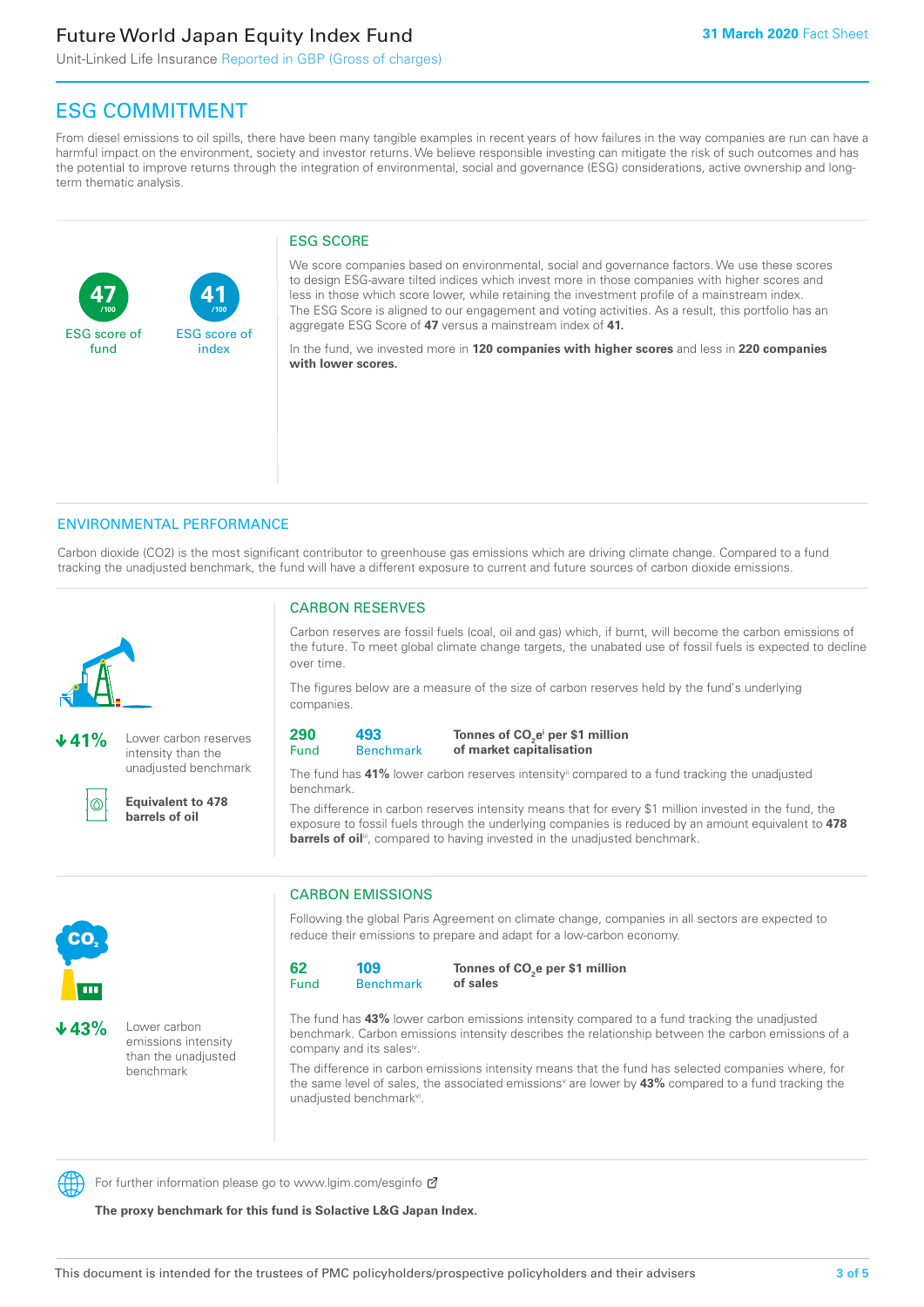# Future World Japan Equity Index Fund

Unit-Linked Life Insurance Reported in GBP (Gross of charges)

#### **NOTES**

 $^\mathrm{i}$  Carbon dioxide equivalent (CO<sub>2</sub>e) is a standard unit to compare the emissions of different greenhouse gases.

<sup>ii</sup> The carbon reserves intensity of a company captures the relationship between the carbon reserves the company owns and its market capitalisation. The carbon reserves intensity of the overall fund reflects the relative weights of the different companies in the fund.

iii We consider one barrel of oil equivalent to 0.425 tonnes of CO<sub>2</sub>e, based on International Energy Agency and Intergovernmental Panel on Climate Change guidelines.

#### iv The choice of this metric follows best practice recommendations from the **Task Force on Climate-related Financial Disclosures**.

v Data on carbon emissions from a company's operations and purchased energy is used.

vi This measure is the result of differences in weights of companies between the index and the benchmark, and does not depend on the amount invested in the fund. It describes the relative 'carbon efficiency' of different companies in the index (i.e. how much carbon was emitted per unit of sales), not the contribution of an individual investor in financing carbon emissions.

**HSBC:** Source: HSBC Bank Plc. ("HSBC") – HSBC Climate Solutions Database. All rights in the HSBC Climate Solutions Database and data content therein are vested in HSBC. Neither HSBC, nor its affiliates accept any liability for the accuracy or completeness of the HSBC Climate Solutions Database. No further distribution of HSBC data is permitted without HSBC's express written consent.

**Trucost:** Source: S&P Trucost Limited © Trucost 2019. All rights in the Trucost Data and Reports vest in Trucost and/or its licensors. Neither Trucost, nor its affiliates, nor its licensors accept any liability for any errors, omissions or interruptions in the Trucost Data and/or Reports. No further distribution of the Data and/or Reports is permitted without Trucost's express written consent.

**Sustainalytics:** Part of this publication may contain Sustainalytics proprietary information that may not be reproduced, used, disseminated, modified nor published in any manner without the express written consent of Sustainalytics. Nothing contained in this publication shall be construed as to make a representation or warranty, express or implied, regarding the advisability to invest in or include companies in investable universes and/or portfolios. The information is provided "as is" and, therefore Sustainalytics assumes no responsibility for errors or omissions. Sustainalytics cannot be held liable for damage arising from the use of this publication or information contained herein in any manner whatsoever.

The calculations above rely on third party data provided at a point in time that may not cover the entirety of the fund's investments or the fund's benchmark (against which the fund's performance is measured). As a result, what we may report may change as third party data changes and may also differ from other third party calculations.

**Refinitiv:** Source: Refinitiv ESG